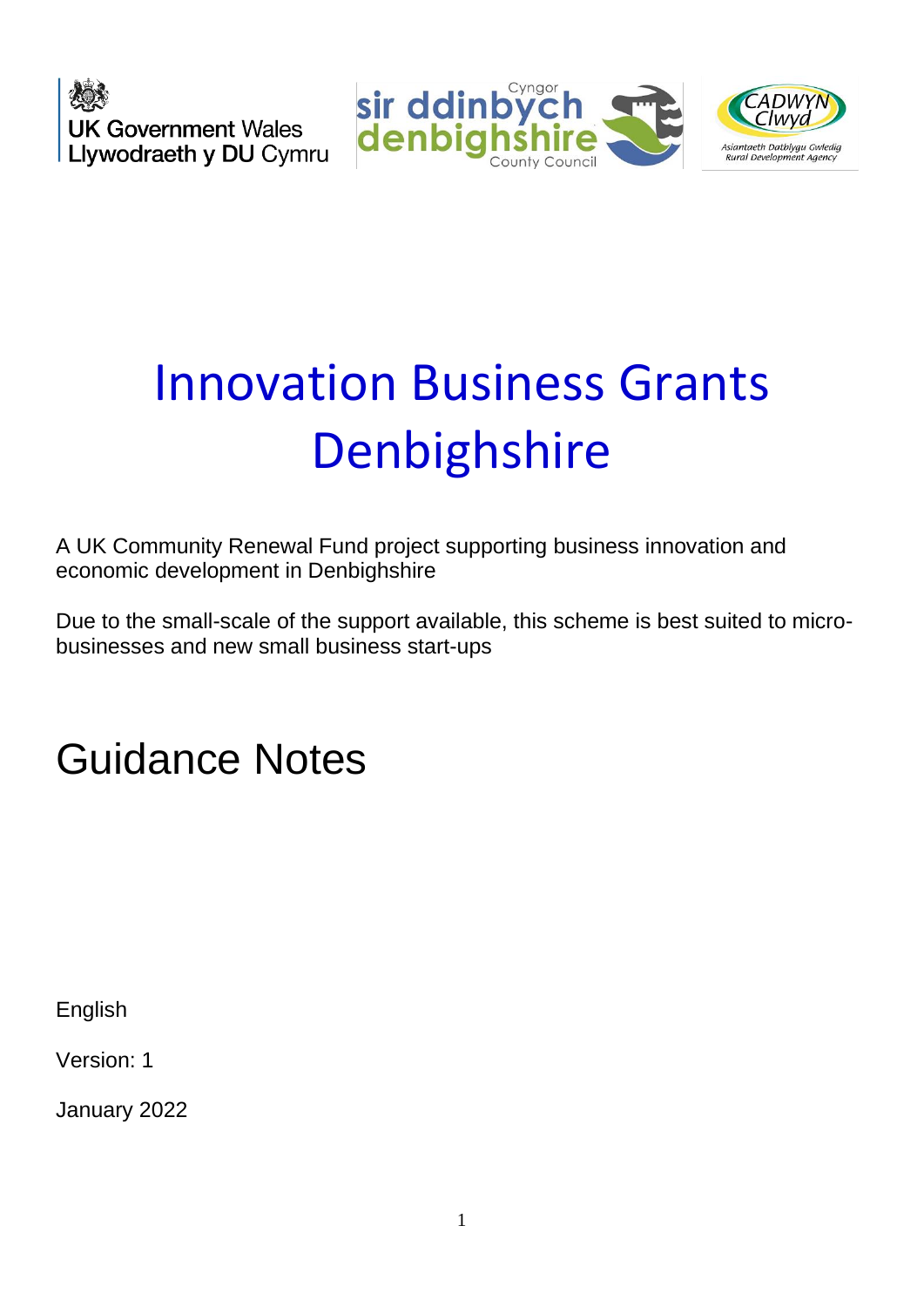# Innovation Business Grants Denbighshire

# Guidance Notes

# **CONTENTS**

|                                              |                                                  | Page           |  |  |
|----------------------------------------------|--------------------------------------------------|----------------|--|--|
| 1.                                           | What is Innovation Business Grants Denbighshire? | 3              |  |  |
| 2.                                           | How to get Advice and Apply                      | 3              |  |  |
| 3.                                           | Who Can Apply?                                   | 4              |  |  |
| 4.                                           | What Businesss Wales Support is Available?       | 4              |  |  |
| 5.                                           | <b>What Grant Support is Available?</b>          | 5              |  |  |
| 6.                                           | Completing an Expression of Interest Form (EOI)  | 6              |  |  |
| 7.                                           | <b>Completing an Application Form</b>            | $\overline{7}$ |  |  |
| 8.                                           | The Application Process                          | 10             |  |  |
| 9.                                           | How the Financial Support is Provided            | 11             |  |  |
| 10.                                          | <b>Terms &amp; Conditions</b>                    | 12             |  |  |
| <b>Appendices</b>                            |                                                  |                |  |  |
| 13<br>A. Completing a Claim Form for Payment |                                                  |                |  |  |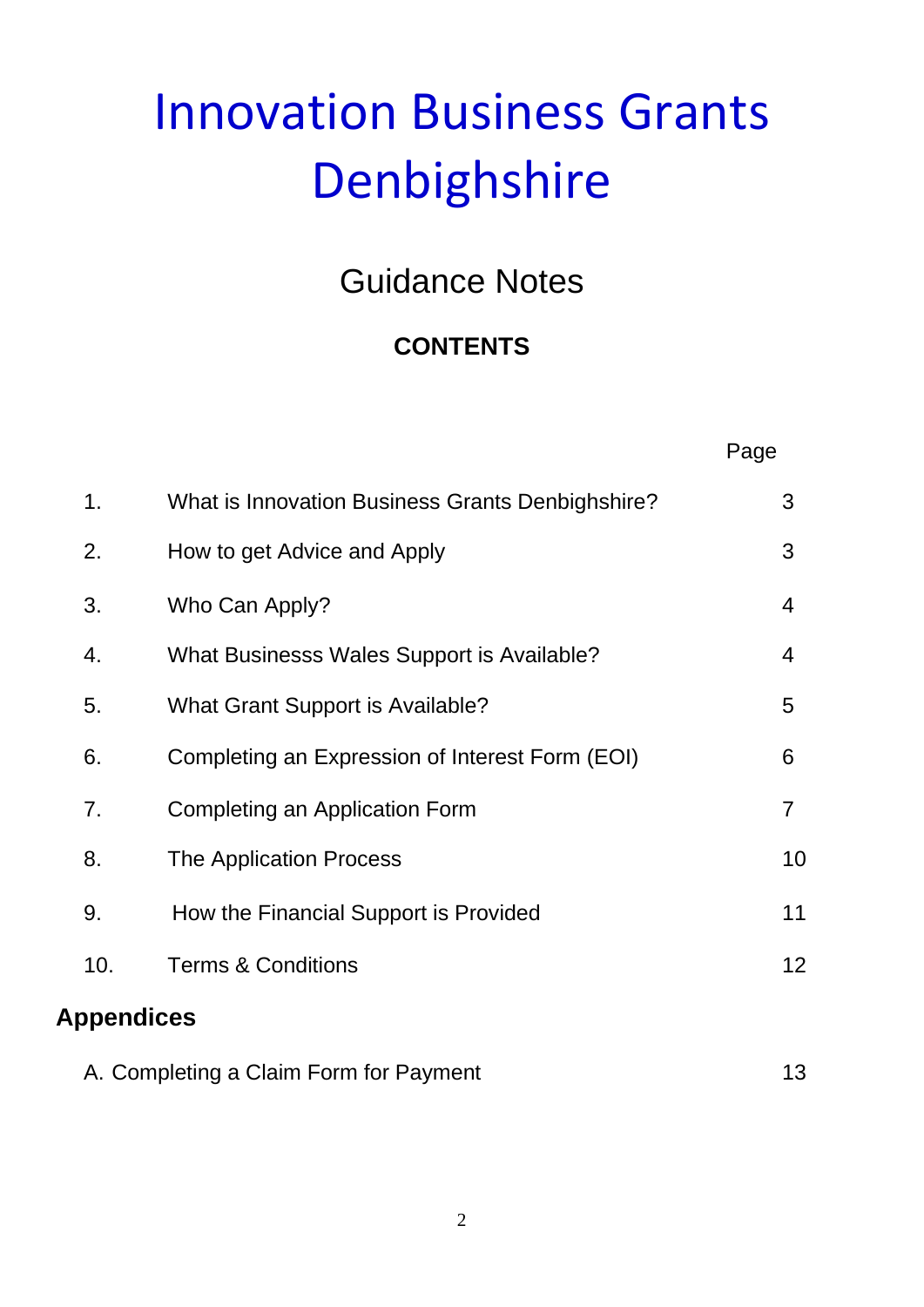# **1. What is Innovation Business Grants Denbighshire?**

This Innovation Business Grant is part of the Community Innovation Denbighshire project. The project is part funded by the UK Government through the UK Community Renewal Fund (CRF).

The 'Innovation Business Grants – Denbighshire' project will directly support micro and small enterprises in Denbighshire by providing a 50% grant, up to a maximum of £5,000 (total project spend is £10,000), towards costs relating to the introduction of new products or processes. Existing businesses and new business start-ups will be eligible, and as well as businesses, social and community enterprises will be able to apply. The project hopes to encourage enterprises to innovate and trial new products, processes and service delivery. There will be a focus on business expansion, supporting the introduction of innovative technologies and new ways of doing businesses. The objective is to foster innovation and entrepreneurship in Denbighshire. Lessons learned from enterprises' experiences in introducing the new products and processes will be collected and disseminated to inform the wider sector.

The scheme priority areas are:

- 1) Investment in skills
- 2) Investment for local businesses
- 3) Investment in communities and place

The scheme is funded by the UK Government through the UK Community Renewal Fund. The UK Community Renewal Fund is a UK Government programme for 2021/22. This aims to support people and communities most in need across the UK to pilot programmes and new approaches to prepare for the UK Shared Prosperity Fund. It invests in skills, community and place, local business, and supporting people into employment. For more information, visit <https://www.gov.uk/government/publications/uk-community-renewal-fund-prospectus>

It is intended that projects developed through this scheme will go on to be developed further and implemented through the UK Shared Prosperity Fund.

## **2. How to get Advice and Apply**

The first point of call for anyone interested in the scheme is to speak with the Community Innovation Project Coordinator.

Email: Adrian: [Arloesicymunedol@barsbyassociates.com](mailto:Arloesicymunedol@barsbyassociates.com) or Gwawr: [gwawrelena@barsbyassociates.com](mailto:gwawrelena@barsbyassociates.com)

Tel: Adrian: 07921 787668 or Gwawr: 07767 111875

They will be able to:

- Provide information about the Community Innovation scheme
- Answer any questions you have
- Check your eligibility
- Discuss ideas you have for the new products and processes grant
- Assist you with completing an Expression of Interest Form (EOI)
- If your project is eligible, organise business support with a Business Wales advisor
- Assist successful applicants with completing the claim process for payment.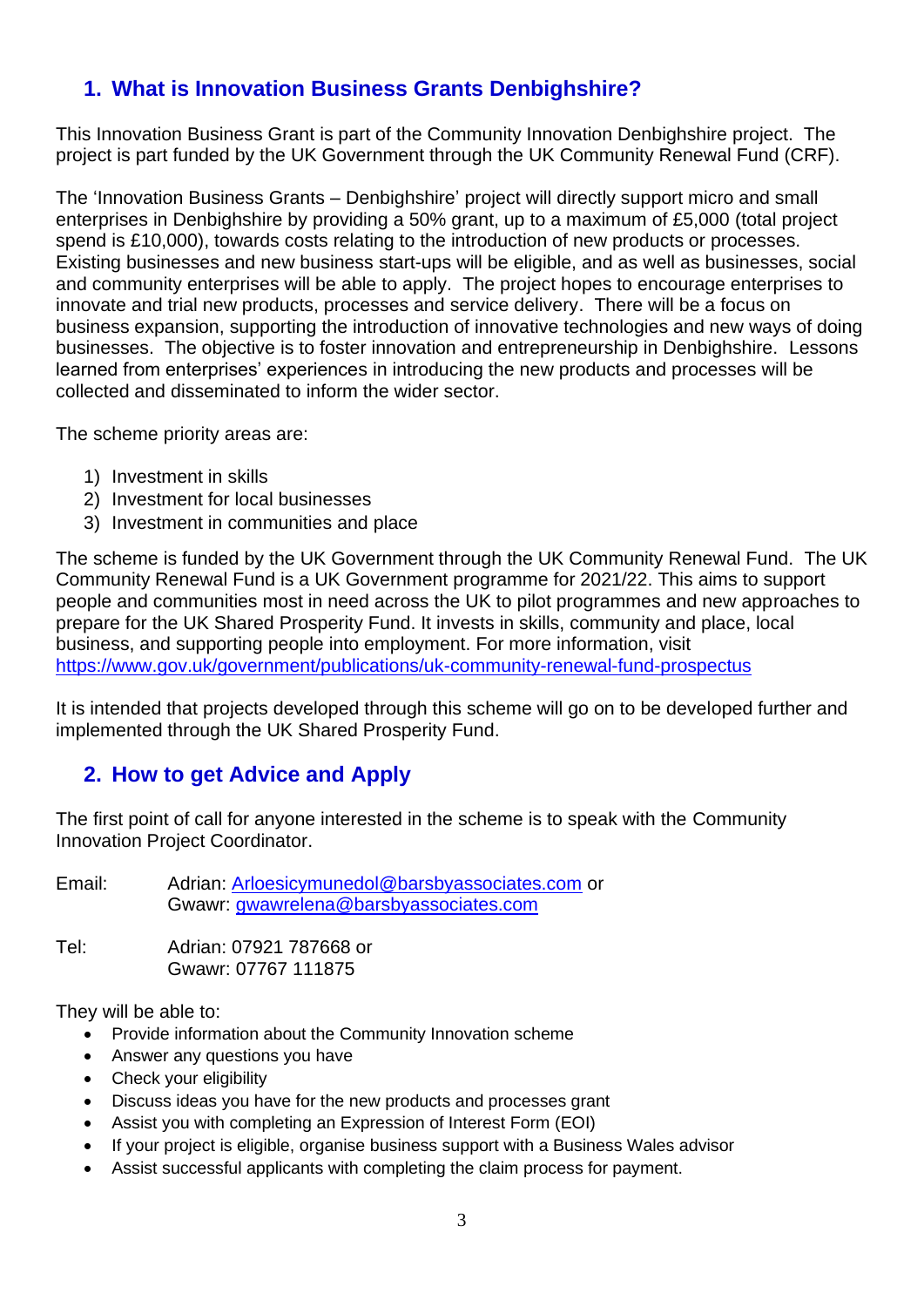# **3. Who Can Apply?**

Micro and small enterprises in Denbighshire only will be able to apply. Due to the small-scale of the support available, this scheme is best suited to micro-businesses and new small business start-ups. Enterprises must have an operating address based within Denbighshire. Existing businesses and new business start-ups will be eligible, and as well as businesses, social and community enterprises will be able to apply.

Due to the small-scale of the support available, this scheme is best suited to micro-businesses and new small business start-ups.

- ➢ **A micro-business** has fewer than ten employees and either a turnover of up to €2 million or a balance sheet total of up to €2 million
- ➢ **A small business** has fewer than 50 employees and either a turnover of up to €10 million or a balance sheet total of up to €10 million
- ➢ **New business start-ups** that are no larger than a small business

Eligible applicant organisations include:

- Sole traders
- Partnerships
- Limited Companies
- Cooperatives
- Social Enterprises

Most manufacturing and service sectors are eligible. Agriculture, fisheries and forestry businesses and costs are not eligible. The processing of agricultural products to produce other agricultural products is not eligible. Road freight transport businesses and costs are also not eligible. The marketing of agriculture, fisheries, forestry and road freight transport businesses is not eligible. Export related activities and aid contingent upon the use of domestic over imported goods is also not eligible.

Guidance on alternative funding streams for agricultural businesses can be obtained from Farming Connect (08456 000 813), and further advice will be provided by the Community Innovation Project Coordinator.

Each applicant organisation can have no more than one approved project through this scheme.

## **4. What Business Wales Support is Available?**

Eligible enterprises interested in participating in the scheme, who are eligible and have had their EOI approved, will be referred to a Business Wales Advisor who will support applicants to complete a Business Plan and Cash Flow Forecast to support their application. This will be organised by the Community Innovation Project Coordinator.

Business Wales provides tailored support to start–up, micro and small and medium sized businesses in Wales. The service can provide tailored support packages including access to general and specialist advisers, workshops & webinars, online tools and mentors. In addition to working with you on a business diagnostic and action plan, Business Wales advisers can also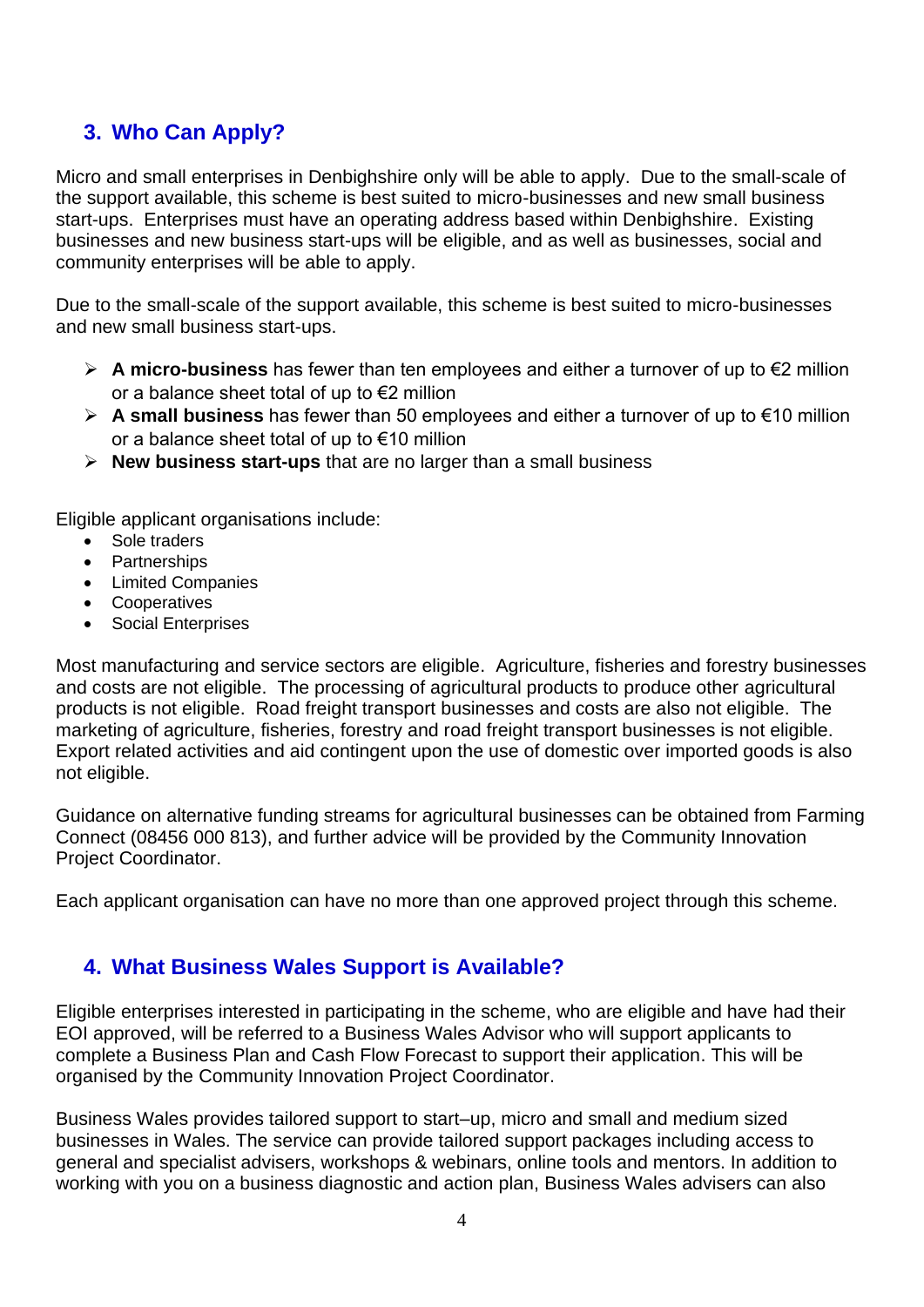provide targeted financial advice and help you access other relevant support. To find out more, visit [www.businesswales.gov.wales.](file:///C:/Users/DonnaHughes/AppData/Local/Microsoft/Windows/INetCache/Content.Outlook/PHJ8C8IG/www.businesswales.gov.wales)

# **5. What Grant Support is Available?**

Participants will be able to complete an application form for a 50% grant, up to a maximum application value of £10,000 grant funds (which would be £5,000 grant funds and £5,000 applicant cash match funding) towards costs relating to the introduction of new products or processes. The minimum grant application value is £2,000 (which would be £1,000 grant funds and £1,000 applicant cash match funding).

#### **What Costs are Eligible?**

- ➢ **Costs that enable enterprises to introduce new processes.** For example, it could include software for inventory management, or payment for services to develop new ecommerce processes for making bookings, or for buying services.
- ➢ **Costs for an enterprise to develop and produce new products.** For example, this could include hire or lease costs for equipment and machinery to design or produce new products as part of a pilot.

A key priority for the project is supporting enterprises introduce new products and/or new processes that the enterprise has not delivered before. There will be a focus on supporting the introduction of innovative technologies and new ways of doing businesses. Innovative proposals in grant applications will score highly in the application appraisal process. New processes can improve productivity, increase turnover, profitability and market share, by making the business more competitive. Qualifying projects would typically include expansion, diversification and modernisation of an existing business. Expenditure could be new investment in assets, such as small items of equipment, in the development of a marketing strategy, or implementation of IT technology to enhance existing business.

All eligible costs must relate to the introduction of new products or processes. Example eligible costs may include:

Eligible costs include:

- Fees for professional services
- Consultant costs
- Costs supporting consultant work, e.g., travel, subsistence etc.
- Public consultation
- Market research
- **Surveys**
- Options appraisals
- Business plans
- Architectural plans
- Feasibility studies
- Evaluation reports
- Training costs
- Venue hire
- Marketing costs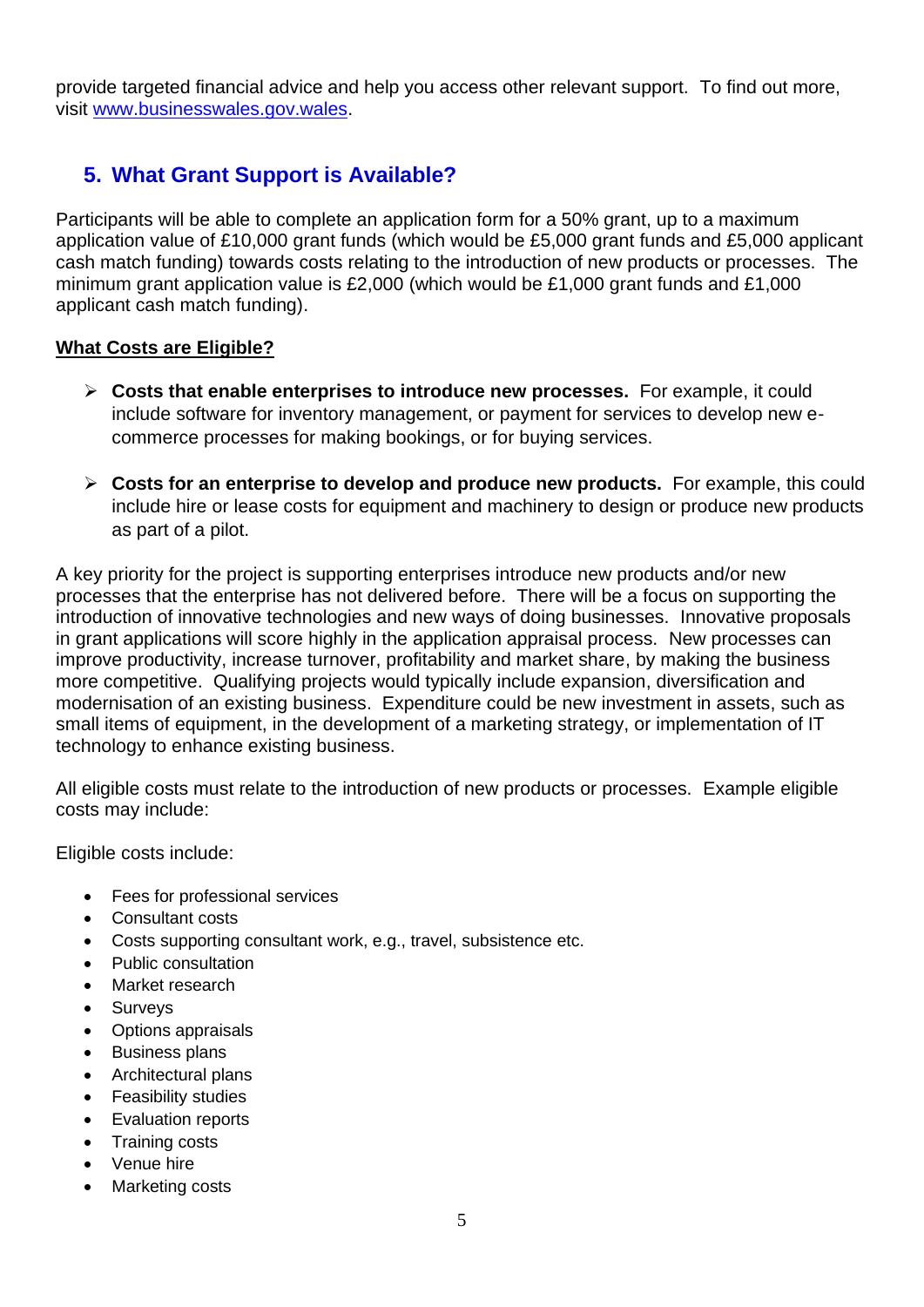- Small items of equipment
- Material costs for delivering a pilot project
- Hire costs for delivering a pilot project

#### **What Costs are Not Eligible?**

Ineligible costs include:

- Acquisition of land and or buildings
- Building and construction
- Professional fees associated with building and construction
- Large-scale plant and machinery
- Any large-scale, high value item of equipment
- Paid for lobbying, which means using grant funds to fund lobbying (via an external firm or in-house staff) in order to undertake activities intended to influence or attempt to influence Parliament, Government or political activity; or attempting to influence legislative or regulatory action
- Using grant funds to directly enable one part of government to challenge another on topics unrelated to the agreed purpose of the grant
- Using grant funding to petition for additional funding
- Expenses such as for entertaining, specifically aimed at exerting undue influence to change government policy
- VAT reclaimable from HMRC; VAT that cannot be recovered from HMRC is an eligible cost under the UK Community Renewal Fund.
- Payments for activities of a party political or exclusively religious nature
- Interest payments or service charge payments for finance leases
- Gifts, or payments for gifts or donations
- Statutory fines, criminal fines or penalties
- Costs for works or activities that are a statutory duty to undertake
- Bad debts to related parties
- Payments for unfair dismissal or other compensation
- Depreciation or amortisation costs
- Contingencies and contingent liabilities
- Dividends
- Costs resulting from the deferral of payments to creditors
- Costs involved in winding up a company
- Costs for company restructuring to return the company to viability
- Legal expenses in respect of litigation
- Costs incurred by individuals in setting up and contributing towards private pension schemes
- Payments that breach or are contrary to the funding agreement or UK legislation
- Any expenditure commitments of the enterprise entered into before the funding award date
- Any expenditure after the grant period/project end date
- Any expenditure that has duplicate funding provided by a third party, which is for the same purpose for which an application to Innovation Business Grants Denbighshire is made, but has not been declared to Cadwyn Clwyd

Grants cannot be awarded that have a material effect on international trade and investment with another country. In addition, grants cannot affect trade in goods and wholesale electricity between Northern Ireland and the European Union and the enterprise must ensure that the grant is not used in way that affects any such trade.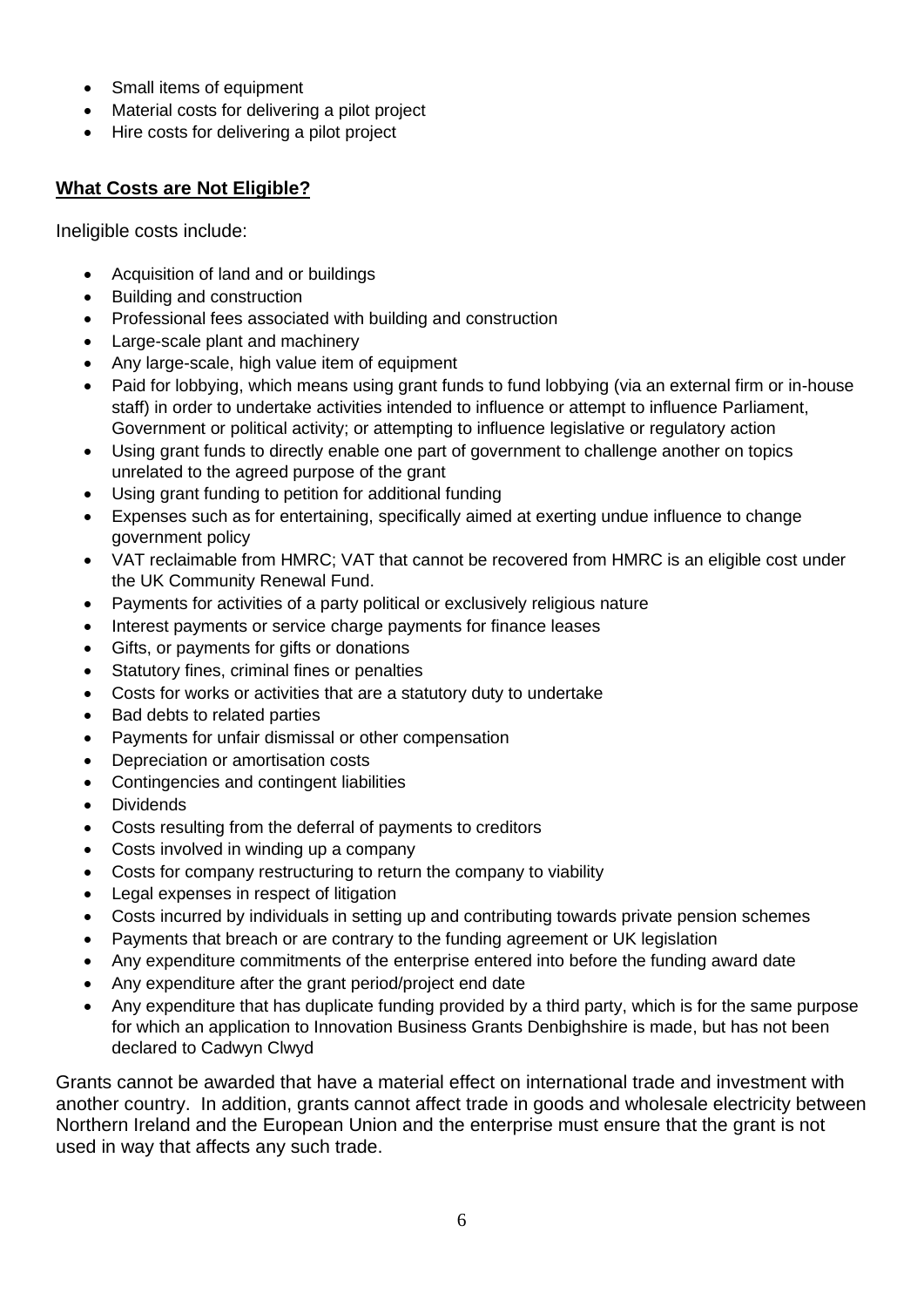Primary agriculture, primary fishery and primary forestry businesses and costs are not eligible. The processing of agricultural products to produce other agricultural products is not eligible. Air carrier and road freight transport businesses and costs are also not eligible. The marketing of agriculture, fisheries, forestry, air carrier and road freight transport businesses is not eligible. Export related activities and aid contingent upon the use of domestic over imported goods is also not eligible.

Working capital does not qualify as eligible expenditure. The grant cannot be used to refinance company liabilities.

These schemes are geared to create or safeguard employment opportunities, therefore, should a successful project lose jobs as a result of assistance, the grant may be reduced or recovered.

Advice must be sought from the Community Innovation Project Coordinator where there is uncertainty.

#### **Match Funding**

The applicant is required to provide a minimum of 50% cash match funding towards the costs in their grant application. In the application form, the applicant will need to show how this 50% match funding is being financed. In-kind contributions are not eligible.

Match funding could come from an applicant's own resources, or from other private sector finance (banks etc). Advice on eligible match funding can be sought from the Community Innovation Project Coordinator.

# **6. Completing an Expression of Interest Form (EOI)**

Expression of Interest Forms are available electronically from the Community Innovation Project Coordinator, who will provide advice prior to the form being completed and returned. All forms and guidance notes are available in Welsh. The white boxes in the form should be completed as thoroughly as possible and can be expanded to allow for more information. Only one EOI is allowed at a time per enterprise. Approved Expression of Interest Forms will proceed to the next stage and a referral to Business Wales will be organised to provide business guidance and assist with the next stage of the application process.

## **7. Completing an Application Form**

Application forms are available from the Community Innovation Project Coordinator. Advice must be sought from Community Innovation Project Coordinator before an application form is completed. All forms and guidance notes are available in Welsh. The application form is to be completed electronically. The white boxes in the application form should be filled in as thoroughly as possible. Boxes can be expanded to allow more information to be included. Only one application will be accepted per business or group of businesses. Applications must be developed with a Business Wales Adviser and then submitted by the business owner and not agents acting on their behalf, however, this does not mean that applicants cannot access support to help with completion of the form.

#### To Apply:

• Applicants must initially submit an Expression of Interest (EOI) and have this approved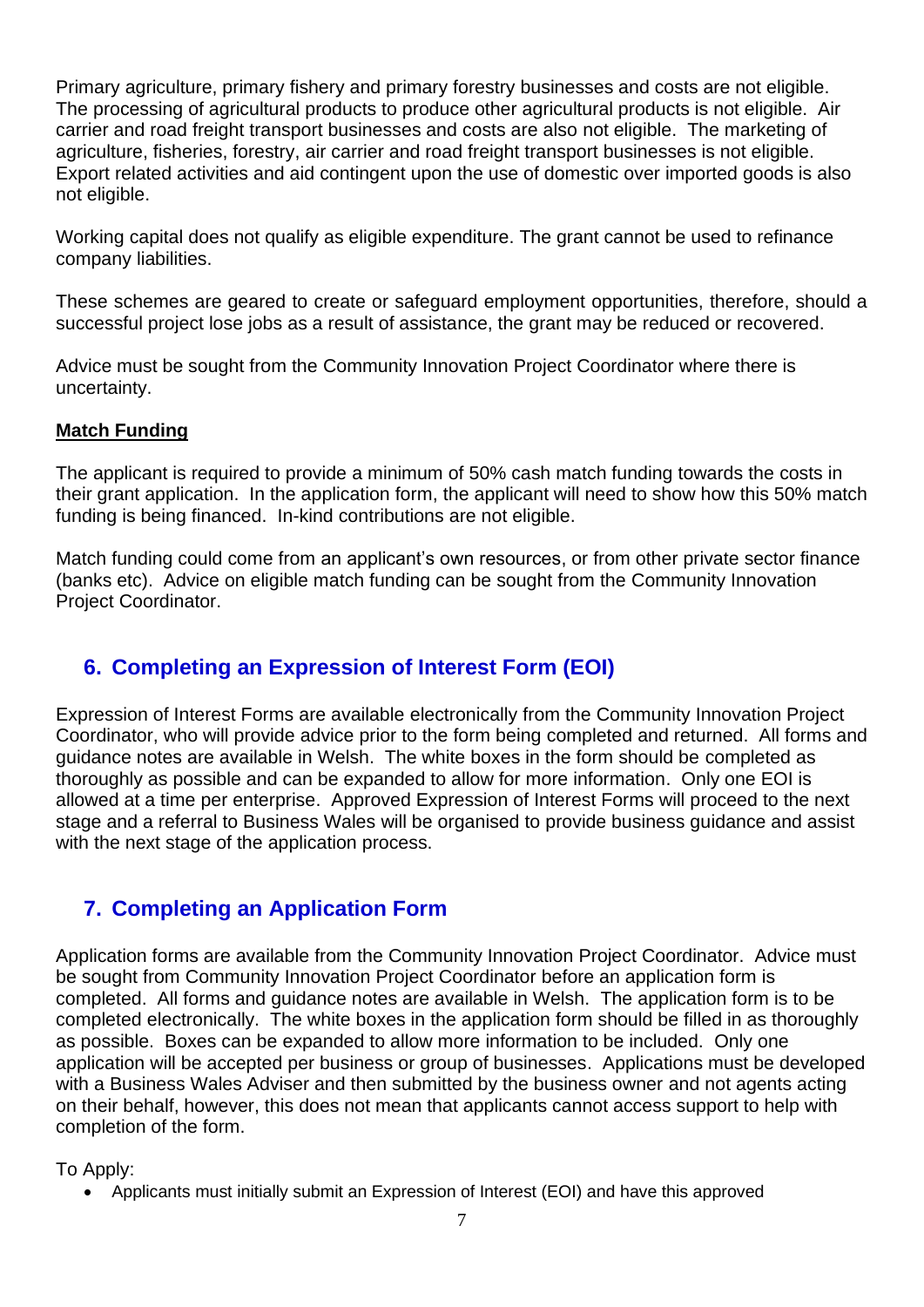- Application Forms must be accompanied by a viable 12-month business plan
- Provide a 12-month cashflow forecasts (this should be presented in a monthly format and not annualised)
- Be able to demonstrate a minimum of 50% match funding for the application value
- Have access to business bank account for the business applying for the grant.

# **Completing the Application Form:**

#### Section 1: Applicant Details

Here the applicant should include the business name and contact details. The business address must be in the eligible rural area for the grant. An indication should be made to which is the preferred correspondence address. The applicant should have the authority to submit the application on behalf of the listed business. Each named business can only apply once.

#### Section 2: Business Details

In this section we ask for a few paragraphs detailing what your business does and its history. When the business was begun should be clearly listed. One box should be checked to indicate how your business is constituted. The sum of the number of full time and part-time employees should equal the total number of employees. Please note, the application also needs to be accompanied by additional supporting documents: accounts for the last year and a cashflow forecast for the next year.

#### Section 3: Key Business Financial Information

The key financial information from the last three years should be detailed here. If the business has been operating for fewer than three years, then the details for the years it has been trading should be provided.

#### Section 4: Project Details

The project cannot have already begun before the application has been submitted or approved. The items for which the grant is sought cannot have already been purchased. Retrospective funding cannot be awarded. The project end date cannot be later than 30th June 2022. By this date the project must be completed. This includes the time for the completion of the claim form and submission to Cadwyn Clwyd for payment.

The applicant should detail what new products and / or processes would be introduced as a result of this grant. The more innovative a project, the higher it will score in the application appraisal process. The new products and / or processes should be new activities for the business.

What the items to be purchased with the grant are should be clearly detailed and it should be explained how these items will allow the business to introduce the new products and/or processes.

In the application form, the business is encouraged to show that without grant assistance the project would not go ahead, would be on a much smaller scale, or would go elsewhere.

#### **Section 5: Project Finance**

Here the service to be purchased should be detailed, together with the quote prices for them. For items less than £4,999, 1 quote is needed; for items more than £4,999, 3 quotes are required. Copies of the quotes for each item need to be provided with the application form. Figures should exclude VAT if you are VAT registered.

Keep the application and claim process simple by doing the following: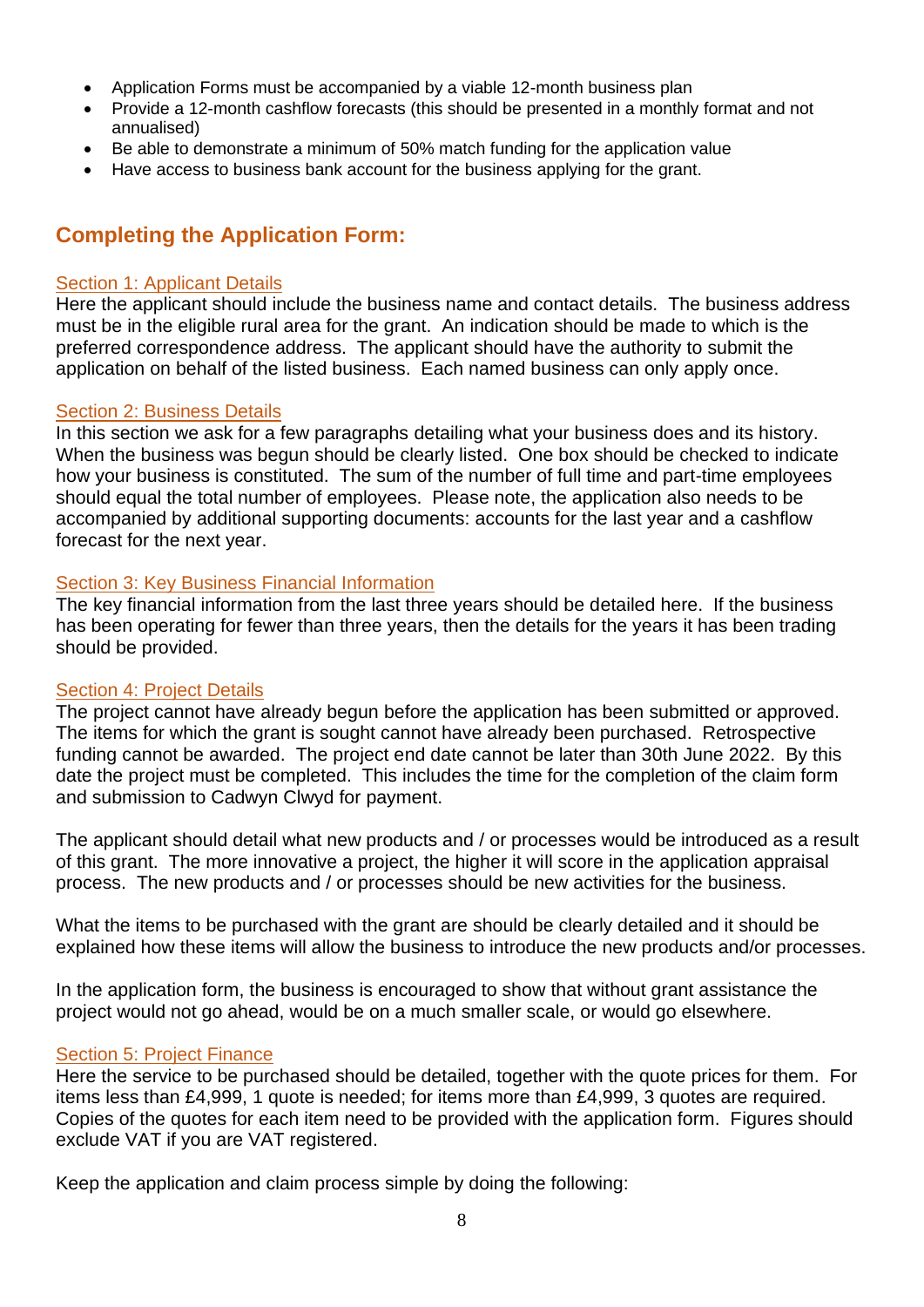- Only include up to 10 items / transactions in the application form
- Do not include staffing / salary costs or any associated staff costs (e.g. mileage, subsistence etc.)
- Do not include trading stock costs or costs for consumables in your application
- No apportioned items
- Pay each invoice separately so that the defrayment can easily be matched up on your bank statement
- Avoid paying for items included in the grant in the same payment as other items for your company (or you will be required to provide invoices and evidence relating to every purchase within that payment)
- Expenditure incurred prior to your application being approved by Cadwyn Clwyd will be rejected and you will not receive 50% of the value of that purchase

#### All successful projects must have been completed and claimed no later than 15th June 2022

Please see Appendix B for full details on how to complete a claim form for payment.

#### Match funding

You will not be invoiced for any 'cash' by Cadwyn Clwyd. You will be required to purchase the approved items and then provide evidence that you have paid 100% of the item price, then upon claiming you will receive 50% of the item value back from Cadwyn Clwyd.

Section 6: European Funding Industrial De-Minimis Aid Rules

#### **Subsidy Control Rules**

Innovation Business Grants (Denbighshire) must comply with the UK's international Subsidy Control commitments. All grants are subject to UK Subsidy Control rules. More information can be found here: [Guidance on the UK's international subsidy control commitments -](https://www.gov.uk/government/publications/complying-with-the-uks-international-obligations-on-subsidy-control-guidance-for-public-authorities/technical-guidance-on-the-uks-international-subsidy-control-commitments) GOV.UK [\(www.gov.uk\)](https://www.gov.uk/government/publications/complying-with-the-uks-international-obligations-on-subsidy-control-guidance-for-public-authorities/technical-guidance-on-the-uks-international-subsidy-control-commitments)

The applicant must detail in their application form all de minimis and 'Small Amounts of Funding Exemption' (SAFE) funding received during thier current and previous two fiscal years. **The applicant is responsible for ensuring that the total de minimis aid and SAFE support awarded to the enterprise does not exceed a total ceiling of 325,000 Special Drawing Rights (SDR) in any three-year consecutive fiscal period. Special Drawing Rights are an IMF unit and 325,000 SDR is currently approximately £332,000.** The Sterling equivalent amount is determined using the [International Monetary Fund SDR convertor.](https://www.imf.org/external/np/fin/data/rms_five.aspx) Applicants will need to clearly identify all aid they received within the specified timescale to ensure they do not breach the Subsidy Control rules. Aid includes not only grants but also assistance such as free or subsidised consultancy services, marketing advice etc. All other de minimis aid and SAFE support must be included. Other names under which SAFE support has been awarded include:

- 'Special Drawing Rights' (SDR);
- 'Small Amounts of Financial Assistance' (SAFA);
- 'Minimal Financial Assistance' (MiFA); and
- UK de minimis.

The applicant will have to show in their application form what processes they have in place to monitor the public funding received by the enterprise and monitor aid subject to Subsidy Control. Records of aid received must be retained by the applicant for 10 years. If these rules are breached, the applicant may become liable to pay the full value of the support received and/or the full price that would otherwise be payable in respect of services received. Cadwyn Clwyd and Denbighshire County Council will also keep a record of all funding awards.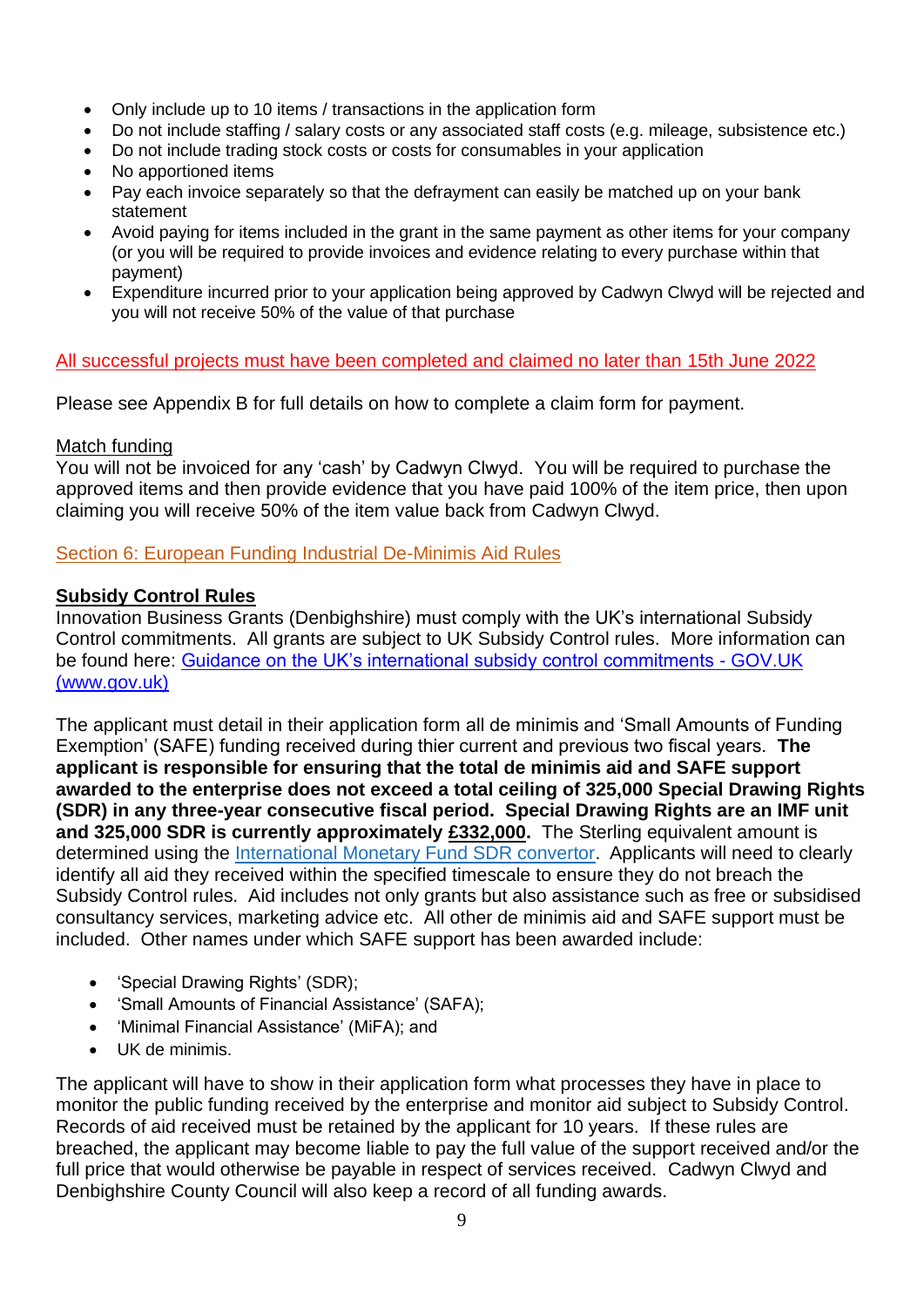#### Section 7: Application Submission Checklist

Application submissions will not be accepted without the following documents:

- $\Box$  Signed application form
- ☐ Copies of quotes for each item towards which the grant is sought
- $\Box$  Evidence of offers of financial support match funding evidence (if applicable)
- ☐ Business Plan
- $\Box$  Business financial accounts for the last year
- ☐ Cashflow forecast for the next year

#### **Section 8: Declaration**

The application should be dated and signed. Electronic signatures are accepted.

In signing and submitting this application the applicant confirms and declares:

- I have the authority to submit this application on behalf of the named applicant enterprise.
- I declare that all the information given on the form is correct and that giving a false declaration may result in action by Cadwyn Clwyd against the signatory for recovery of the grant plus related costs, charges and expenses.
- I have read and understood the terms and conditions and I confirm that I have not started the project and no expenditure has been committed or defrayed on it.
- I understand that if I give information that is knowingly incorrect or incomplete, the grant will be reclaimed, and action may be taken against me.
- I agree to provide Cadwyn Clwyd with a written progress report 3-6 months after the grant award (if the application is successful).
- I agree for Cadwyn Clwyd to hold my details and all documentation relating to this grant for audit purposes until 30 June 2029.
- I understand that services purchased with these grant funds must be used for the purpose described in the application form, and if they are disposed before 30 June 2025, grant funds may be reclaimed.
- I declare that I consent to all the information I have provided being shared with Denbighshire County Council and the UK Government.

#### **Subsidy Control Rules**

- I understand that Innovation Business Grants (Denbighshire) must comply with the UK's international Subsidy Control commitments and all grants are subject to UK Subsidy Control rules. (More information can be found here: Guidance on the UK's international subsidy control commitments - [GOV.UK \(www.gov.uk\)](https://www.gov.uk/government/publications/complying-with-the-uks-international-obligations-on-subsidy-control-guidance-for-public-authorities/technical-guidance-on-the-uks-international-subsidy-control-commitments)
- I understand that this grant is subject to UK Subsidy Control rules and, if I receive funding, I will be in receipt of aid subject to UK Subsidy Control rules.
- I understand that I must detail in this application form all de minimis and 'Small Amounts of Funding Exemption' (SAFE) funding received during the current and previous two fiscal years, and I declare that these details are correct.
- I understand that where support is offered, I am responsible for ensuring that the 325,000 Special Drawing Rights (SDR) threshold will not be breached. The applicant is responsible for ensuring that the total de minimis aid and SAFE support awarded to the enterprise does not exceed a total ceiling of 325,000 SDR in any three-year consecutive fiscal period. Special Drawing Rights are an IMF unit and 325,000 SDR is currently approximately £332,000. The Sterling equivalent amount is determined using the [International Monetary Fund SDR convertor.](https://www.imf.org/external/np/fin/data/rms_five.aspx)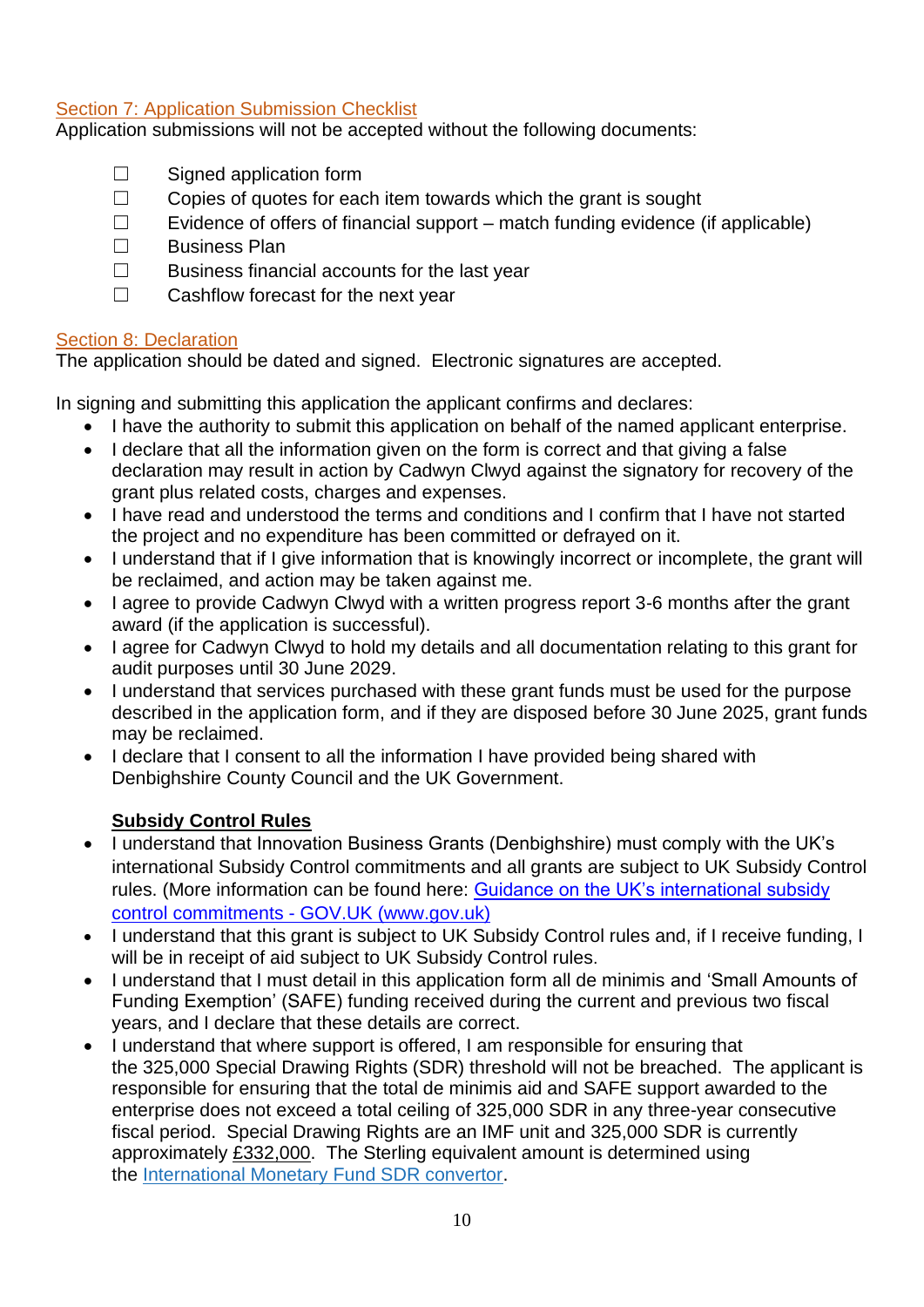- I declare that the total public funding awarded to my enterprise (inclusive of this grant) does not and will not exceed a total ceiling of 325,000 SDR in any three-year consecutive fiscal period.
- I understand that I must ensure that any organisation receiving aid must keep a record of the aid received and declare the amount to any aid awarding body who requests information on how much aid they have received. I shall maintain appropriate records of compliance with the Subsidy Control Rules and agrees to take all reasonable steps to assist the Lead Authority to comply with Subsidy Control Rules requirements and respond to any investigation(s) or claim(s) in relation to Subsidy Control Rules.
- I understand I am required to submit details of the system in place to monitor aid received.
- I understand that records of aid received under Subsidy Control must be retained for 10 years.
- I acknowledge that if I fail to meet the eligibility requirements, or if the Subsidy Control rules are breached, I/We may become liable to pay the full value of the support received and/or the full price that would otherwise be payable in respect of services received.
- I acknowledge and represent that the project being undertaken using the grant will not affect trade in goods and wholesale electricity between Northern Ireland and the European Union and shall ensure that the grant is not used in way that affects any such trade.

# **8. The Application Process**

The business must be able to demonstrate viability through a business plan or business review. This process will be completed with a Business Wales representative. Completed application forms are technically appraised by Business Wales, before going to the Community Innovation Steering Group and Grant Panel. Applications that pass this technical appraisal are considered by the Grant Panel, which decides whether or not to financially support a project.

Decisions on applications will be made based on the information provided in the application form, associated evidence provided and further due diligence checks. Applications are scored on the below criteria for the purposes of ranking applications.

|   | <b>Criteria</b>                                                   | <b>Score</b> |
|---|-------------------------------------------------------------------|--------------|
|   | Innovation                                                        | 20           |
| B | Economic benefit                                                  |              |
|   | (including its contribution to jobs, growth and tackling poverty) | '20          |
|   | Value for money                                                   | ′20          |
|   | <b>TOTAL</b>                                                      | /60          |

Applications require a score of 36 or more to pass the threshold to be considered for approval

| <b>SCORE</b> | <b>CLASSIFICATION</b>                                                                                                                |  |
|--------------|--------------------------------------------------------------------------------------------------------------------------------------|--|
| $17 - 20$    | <b>Excellent</b> – Proposal strongly and positively satisfies the criterion with a good level of substantiating information provided |  |
| $13-16$      | <b>Very Good</b> – Proposal positively satisfies the criterion, but with minor reservations                                          |  |
| $9-12$       | <b>Good</b> – Proposal goes some way to positively satisfying the scoring criterion, but with some reservations                      |  |
| $5-8$        | <b>Weak</b> – Proposal only weakly satisfies the scoring criterion, with reservations, and little evidence provided                  |  |
| $1 - 4$      | Very Weak – Proposal provides very weak case against the scoring criterion, there are strong reservations and very little            |  |
|              | evidence is provided                                                                                                                 |  |
|              | <b>Poor</b> – Proposal does not satisfactorily address the scoring criterion in any way                                              |  |

The decision of the Grant Panel is final. If your application is unsuccessful, you will receive an email outlining the reason[s] for rejection. You can speak to a Business Wales adviser to consider alternate forms of finance to support you.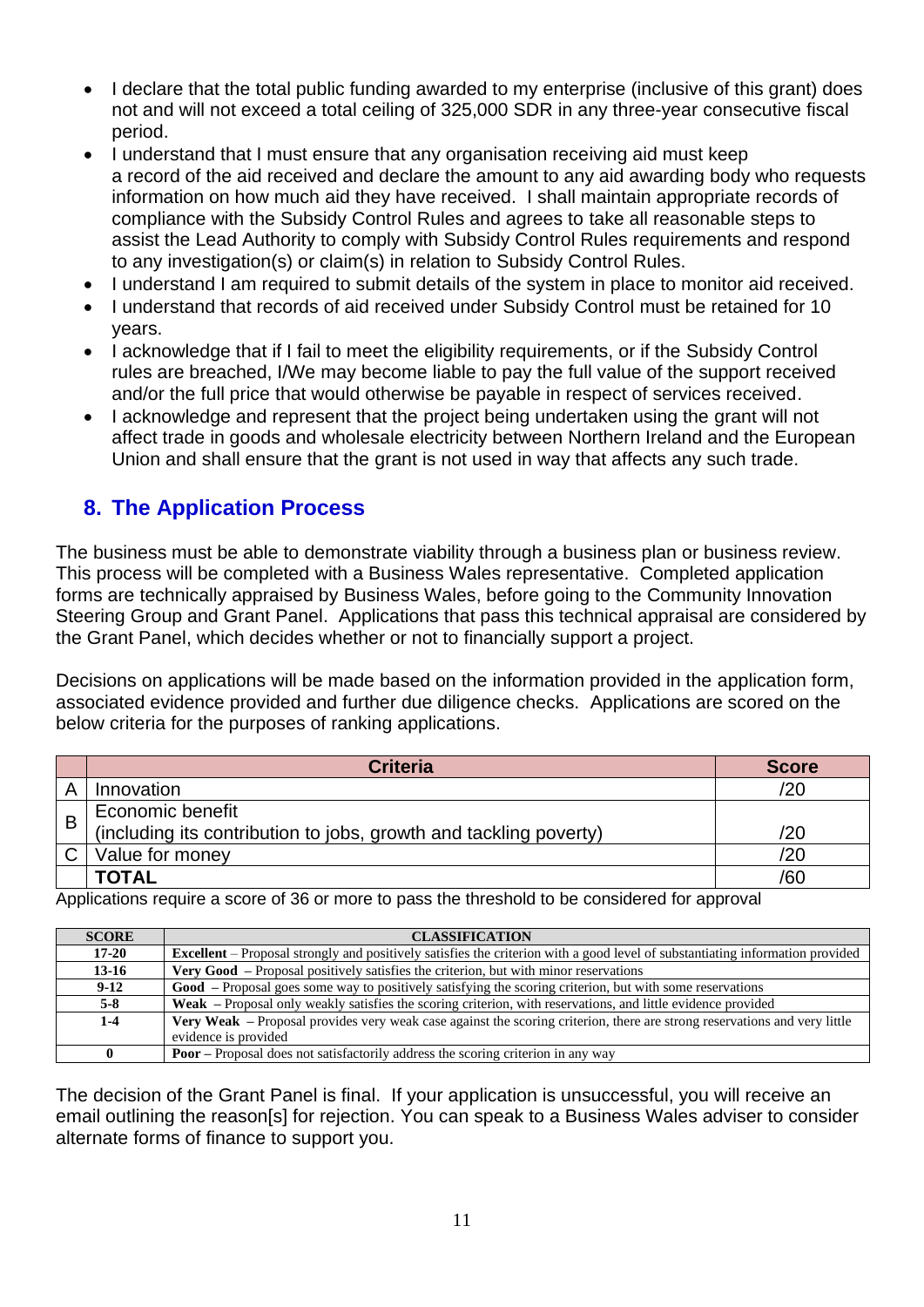Successful applications will receive an Award Letter and Claim Form. You must respond to this offer within 14 working days, or the grant offer may be withdrawn.

The application process takes place in rounds, with deadlines set by the Innovation Business Grants - Denbighshire Steering Group and Grant Panel.

# **9. Terms and Conditions**

#### **Branding and Publicity**

This Innovation Business Grant is part of the Community Innovation Denbighshire project. The project is part funded by the UK Government through the UK Community Renewal Fund (CRF). Cadwyn Clwyd is required to publicise the CRF support received when communicating the project to beneficiaries and/or the general public. We will use the UK Government Wales logo below and also the Denbighshire County Council and Cadwyn Clwyd logos.



As part of Cadwyn Clwyd's requirement to publicise the CRF support, grant recipients are advised that the details of the grant agreement will be made public. In addition, grant recipients will be required to:

- Participate in Cadwyn Clwyd press releases to publicise the fund and promote good news stories about the fund together with the support received.
- Participate in Cadwyn Clwyd online case studies to promote and communicate the support received.
- Participate in Cadwyn Clwyd social media communications to promote and communicate the support received

Grant recipients are encouraged to publicise the support received within their own communication media. In such instances, grant recipient should follow the guidance below:

- Include the UK Government Wales Logo, Denbighshire County Council and Cadwyn Clwyd logos.
- Include the following text in communication:

#### *'This project is [funded/part-funded] by the UK Government through the UK Community Renewal Fund.'*

- Include the following hashtag in social media posts #UKCOMMUNITYRENEWALFUND and #CRONFAADFYWIOCYMUNEDOLDU. This will be re-tweetable by UK Government.

#### **Welsh Language**

Cadwyn Clwyd will communicate and promote the project, the grants awarded and its outcome in both Welsh and English in line with Cadwyn Clwyd's Welsh Language Policy. Grant recipients are encouraged to use the Welsh in their grant funded project and their wider business activities. Support is available on [Helo Blod | Helo Blod \(gov.wales\).](https://businesswales.gov.wales/heloblod/helo-blod) Helo Blod is a Welsh Government funded business support tool that provides a free-of-charge translation and advice service to help you use more Welsh in your business.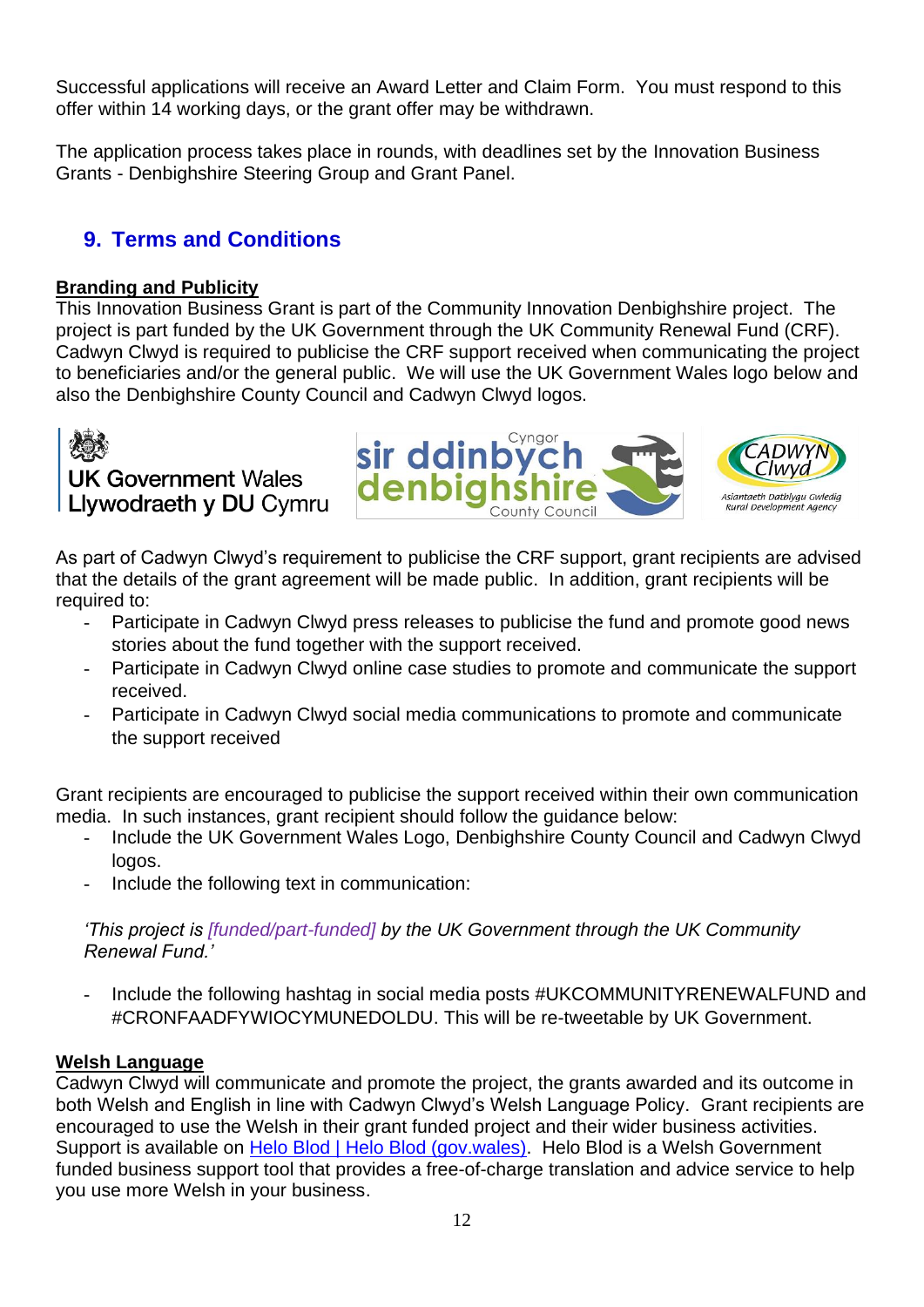#### **Asset Register**

Cadwyn Clwyd shall keep a register of all Assets acquired or improved at a cost exceeding £5,000 (five thousand pounds) wholly or partly using the grant funding. Asset means any Assets that are purchased or developed using the grant funding, including equipment or any other assets which may be a Fixed Asset as appropriate in the relevant context, and Assets will be construed accordingly. Fixed Assets means any Asset which consists of equipment acquired, developed, enhanced, constructed in connection with the funded activities which has a value at the date of purchase of at least £5,000 (five thousand pounds). Assets purchased by the project with grant funding must only be used in the way detailed by the enterprise in the application form. For each Asset in the register the enterprise shall supply Cadwyn Clwyd with the following information:

- i. Owner of the Asset;
- ii. Date of acquisition or improvement of the Asset;
- iii. Description of the Asset;
- iv. Cost of the asset, net of recoverable VAT;
- v. Location of the Asset;
- vi. Serial or identification numbers of the Asset;
- vii. Date of any disposal of the Asset;
- viii. Depreciation/amortisation policy applied to the Asset;
- ix. Proceeds of any disposal of the Asset, net of VAT; and
- x. The identity of any person to whom the Asset has been transferred or sold.

The Assets should be kept by the enterprise for the Asset Owning Period. This is a three-year period from 30 June 2022 (30 June 2025). Where the project uses any of the grant funding to develop, improve or purchase any Assets, the enterprise must ensure that the Assets are maintained in good condition over the Asset Owning Period. The enterprise must ensure that during the Asset Owning Period any assets that have been totally or partly bought, restored, conserved (maintained or protected from damage) or improved with the grant funding are not disposed of without the prior written consent of Cadwyn Clwyd. Disposal means the disposal, sale, transfer of an asset or any interest in any asset and includes any contract for disposal and dispose and disposed shall be construed accordingly. If Cadwyn Clwyd grants consent to the Disposal, such consent may be subject to satisfaction of certain conditions, to be determined by the Secretary of State, including repayment of part or all of the grant funding by the enterprise. If the enterprise Dispose of Assets without Cadwyn Clwyd's permission the full value of the grant funding spent on that Asset is payable to Cadwyn Clwyd. The enterprise shall not allow and shall ensure that the owner of any Asset does not create any charge, legal mortgage, debenture or lien over any Asset without the prior written consent from Cadwyn Clwyd.

#### **Monitoring and Evaluation**

The UK Government reserve the right to examine how organisations manage and spend public money. Cadwyn Clwyd must comply with an audit request within specific timeframes and as such project participants may be contacted to provide evidence of expenditure.

#### **Cadwyn Clwyd Privacy Statement**

Cadwyn Clwyd treats data privacy very seriously and complies with all aspects of the UK's data protection legislative framework, which includes the European General Data Protection Regulation (GDPR) and the UK's own legislation. You can view our privacy policy here <http://cadwynclwyd.co.uk/wp-content/uploads/Cadwyn-Clwyd-Privacy-Policy.pdf> which explains how we safeguard your personal rights.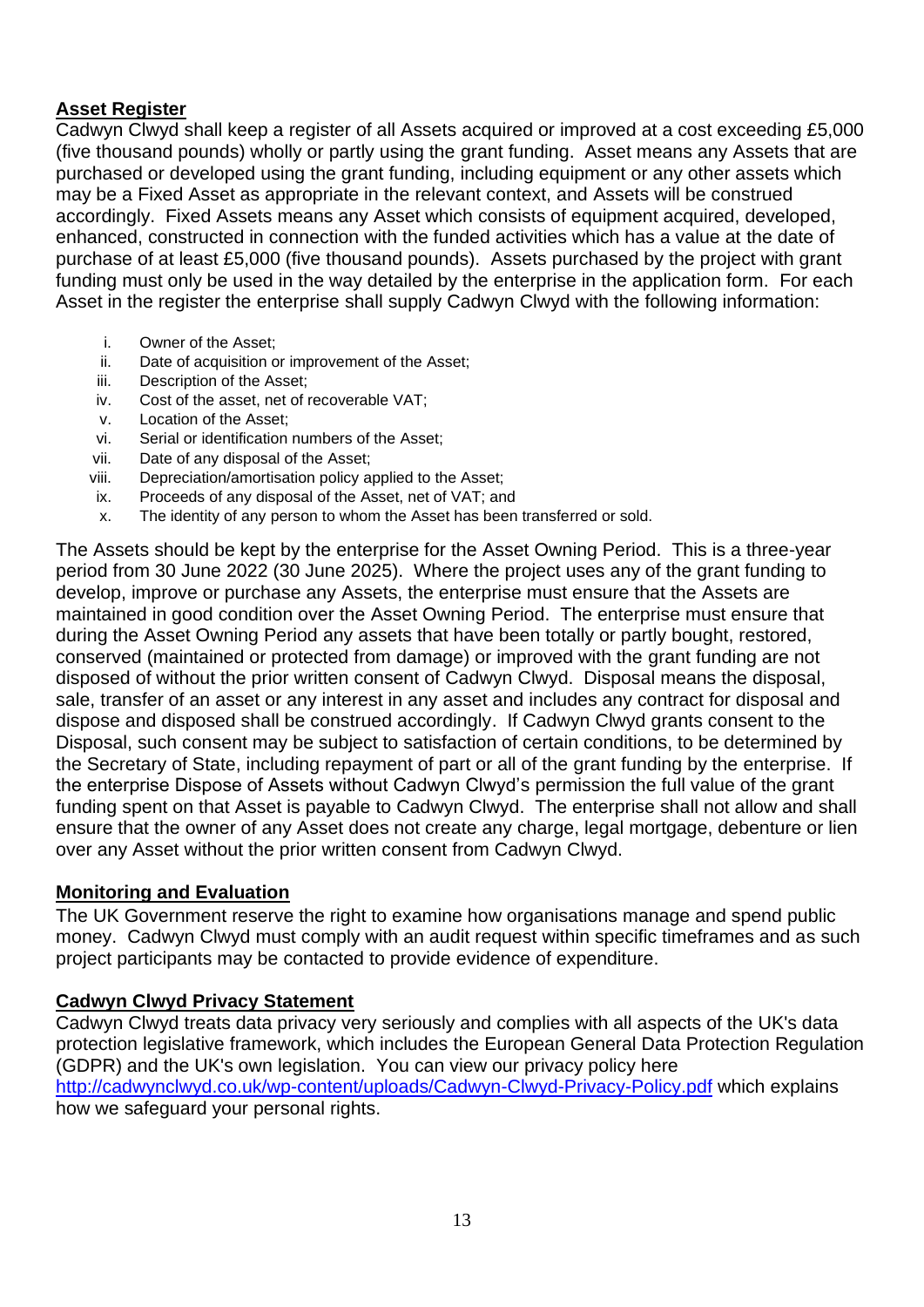# Appendix A

## **Completing a Claim Form for Payment**

To receive payment, Applicants who have reveived an Award Letter for an approved Innovation Business Grants – Denbighshire application must complete the Cadwyn Clwyd claim process. The Applicant can complete a claim form once they have paid for/defrayed all items in their grant application using the grant claim form with their approval Award Letter.

The Applicant will need to be aware of the following requirements when claiming from Cadwyn Clwyd:

- **VAT (Value Added Tax):** It is only irrecoverable VAT that can be claimed via these grant funds. If The Applicant organisation is able to recover VAT from HMRC, then they would not be able to include this in their claim to Cadwyn Clwyd and all costs claimed must be net of VAT. However, if The Applicant organisation cannot recover VAT, they will be able to reclaim this from Cadwyn Clwyd, but they will need to provide a formal statement explaining why their organisation cannot recover VAT.
- Invoices should be for 100% costs in the grant claim and not split or apportioned across other budgets within your business / organisation.
- Please note Cadwyn Clwyd will pay the approved intervention rate (50%) on the claim. If The Applicant claims less than the approved amount, then Cadwyn Clwyd will pay 50% of the claimed amount not 50% of the approved amount.
- Original invoices and bank statements will need to be retained by The Applicant business / organisation until at least 30 June 2029, or until Cadwyn Clwyd advises that they can be disposed of. This is to ensure that the original invoices are available to be viewed by auditors where required and to comply with grant document retention requirements.
- Only submit a single claim to Cadwyn Clwyd where possible and if your cash-flow allows. (Please discuss with the Community Innovation Project Coordinator if this is not possible.)

#### **Evidence requirements when submitting a claim:**

#### **For each item purchased via the Innovation Business Grants – Denbighshire Grant please provide the following:**

- 1. **Copy of Paid Invoice(s):** showing 100% of the cost of the item being claimed. The invoice must be made out to your business or organisation. Invoices will be checked to verify they are in line with the approved project application. Cadwyn Clwyd will not consider items in your claim that are not listed in your approved application.
- 2. **Bank Statement(s):** to prove that The Applicant business / organisation has paid for the item / cost being claimed (defrayment). The name of The Applicant business / organisation, account number and sort code must be clearly visible. Online statements are acceptable but if this does not show name of The Applicant business / organisation please also submit one copy of a bank statement so we can evidence the name of the account. Transactions